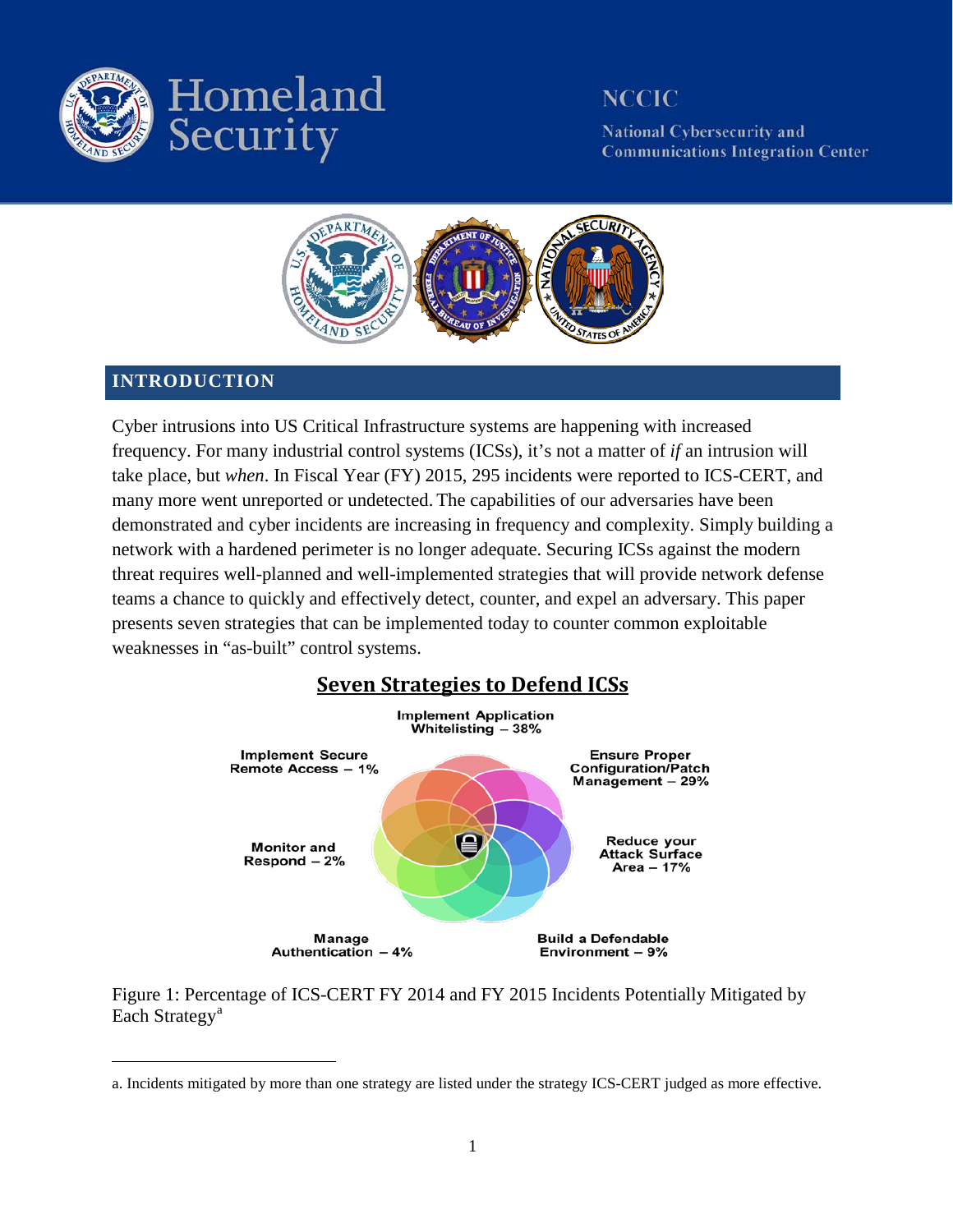

**National Cybersecurity and Communications Integration Center** 

If system owners had implemented the strategies outlined in this paper, 98 percent of incidents ICS-CERT responded to in FY 2014 and FY 2015 would have been prevented. The remaining 2 percent could have been identified with increased monitoring and a robust incident response.

### **THE SEVEN STRATEGIES**

### 1. IMPLEMENT APPLICATION WHITELISTING

*Application Whitelisting (*AWL) can detect and prevent attempted execution of malware uploaded by adversaries. The static nature of some systems, such as database servers and human-machine interface (HMI) computers, make these ideal candidates to run AWL. Operators are encouraged to work with their vendors to baseline and calibrate AWL deployments.

**Example:** ICS-CERT recently responded to an incident where the victim had to rebuild the network from scratch at great expense. A particular malware compromised over 80 percent of its assets. Antivirus software was ineffective; the malware had a 0 percent detection rate on VirusTotal. AWL would have provided notification and blocked the malware execution.

#### 2. ENSURE PROPER CONFIGURATION/PATCH MANAGEMENT

Adversaries target unpatched systems. A configuration/patch management program centered on the safe importation and implementation of trusted patches will help keep control systems more secure.

Such a program will start with an accurate baseline and asset inventory to track what patches are needed. It will prioritize patching and configuration management of "PC-architecture" machines used in HMI, database server, and engineering workstation roles, as current adversaries have significant cyber capabilities against these. Infected laptops are a significant malware vector. Such a program will limit connection of external laptops to the control network and preferably supply vendors with known-good company laptops. The program will also encourage initial installation of any updates onto a test system that includes malware detection features before the updates are installed on operational systems.

**Example:** ICS-CERT responded to a Stuxnet infection at a power generation facility. The root cause of the infection was a vendor laptop.

Use best practices when downloading software and patches destined for your control network. Take measures to avoid "watering hole" attacks. Use a web Domain Name System (DNS) reputation system. Get updates from authenticated vendor sites. Validate the authenticity of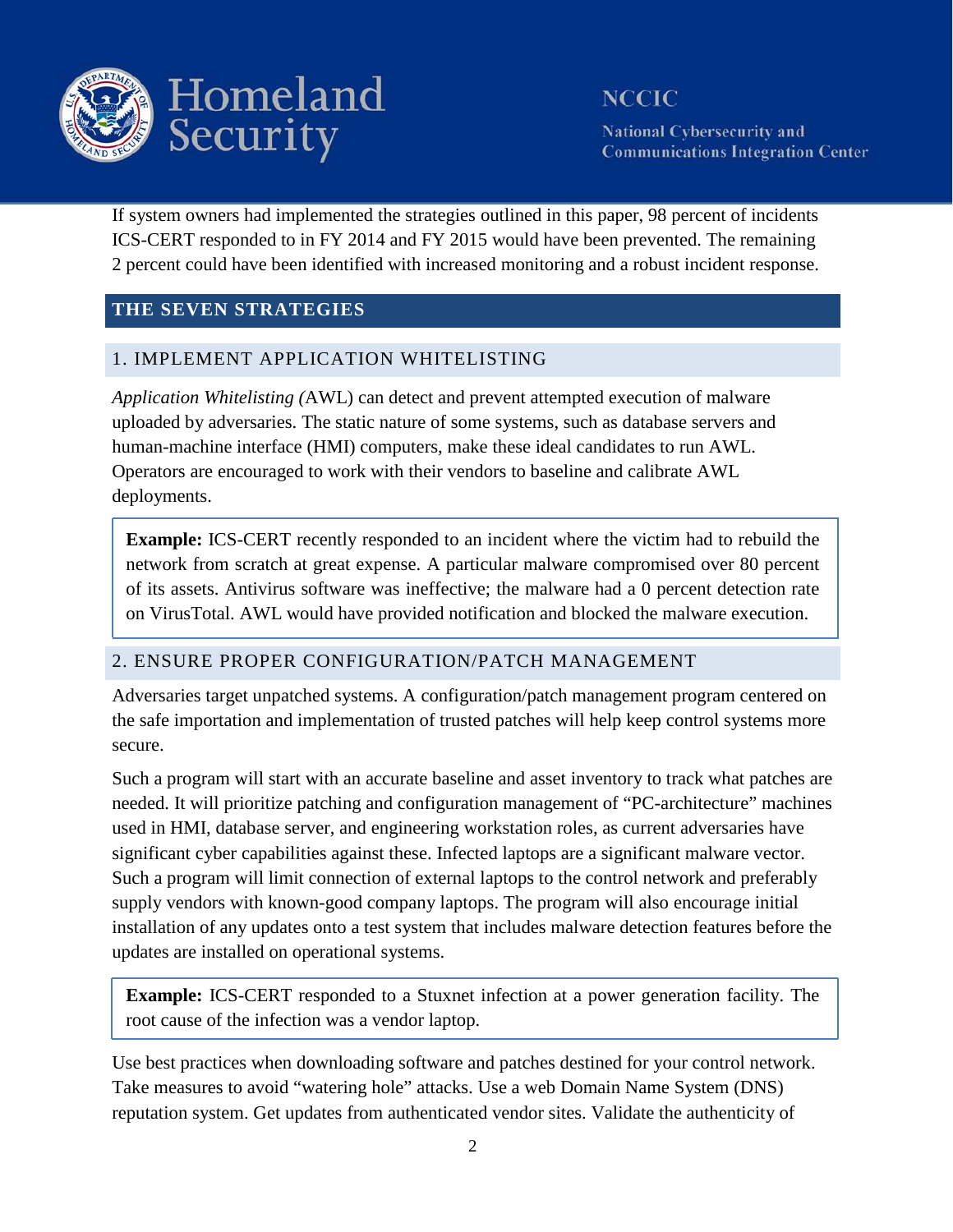

**National Cybersecurity and Communications Integration Center** 

downloads. Insist that vendors digitally sign updates, and/or publish hashes via an out-of-bound communications path, and use these to authenticate. Don't load updates from unverified sources.

**Example:** HAVEX spread by infecting patches. With an out-of-band communication path for patch hashes, such as a blast email, users could have validated that the patches were not authentic.

### 3. REDUCE YOUR ATTACK SURFACE AREA

Isolate ICS networks from any untrusted networks, especially the Internet.<sup>[b](#page-2-0)</sup> Lock down all unused ports. Turn off all unused services. Only allow real-time connectivity to external networks if there is a defined business requirement or control function. If one-way communication can accomplish a task, use optical separation ("data diode"). If bidirectional communication is necessary, then use a single open port over a restricted network path.

**Example:** As of 2014, ICS-CERT was aware of 82,000 cases of industrial control systems hardware or software directly accessible from the public Internet. ICS-CERT has encountered numerous cases where direct or nearly direct Internet access enabled a breach. Examples include a US Crime Lab, a Dam, The Sochi Olympic stadium, and numerous water utilities.

### 4. BUILD A DEFENDABLE ENVIRONMENT

 $\overline{a}$ 

Limit damage from network perimeter breaches. Segment networks into logical enclaves and restrict host-to-host communications paths. This can stop adversaries from expanding their access, while letting the normal system communications continue to operate. Enclaving limits possible damage, as compromised systems cannot be used to reach and contaminate systems in other enclaves. Containment provided by enclaving also makes incident cleanup significantly less [c](#page-2-1)ostly. $\degree$ 

<span id="page-2-0"></span>b. ICS-ALERT-14-063-01AP, Multiple Reports of Internet Facing Control Systems, ICS-CERT 2015.

<span id="page-2-1"></span>c. Improving Industrial Control Systems Cybersecurity with Defense in Depth, ICS-CERT 2009.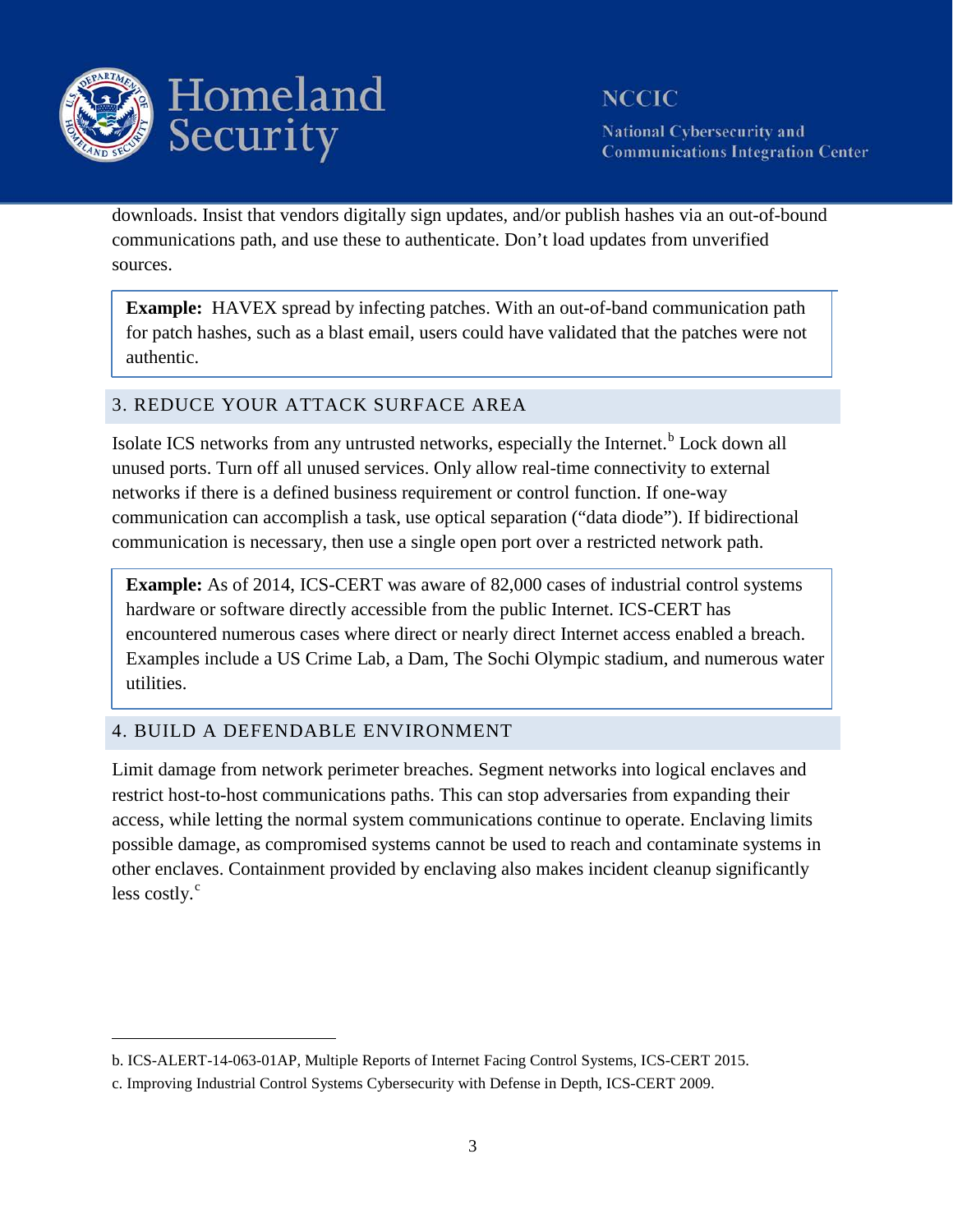

**National Cybersecurity and Communications Integration Center** 

**Example:** In one ICS-CERT case, a nuclear asset owner failed to scan media entering a Level 3 facility. On exit, the media was scanned, and a virus was detected. Because the asset owner had implemented logical enclaving, only six systems were put at risk and had to be remediated. Had enclaving not been implemented, hundreds of hosts would have needed to be remediated.

If one-way data transfer from a secure zone to a less secure zone is required, consider using approved removable media instead of a network connection. If real-time data transfer is required, consider using optical separation technologies. This allows replication of data without putting the control system at risk.

**Example:** In one ICS-CERT case, a pipeline operator had directly connected the corporate network to the control network, because the billing unit had asserted it needed metering data. After being informed of a breach by ICS-CERT, the asset owner removed the connection. It took the billing department 4 days to notice the connection had been lost, clearly demonstrating that real-time data were not needed.

### 5. MANAGE AUTHENTICATION

Adversaries are increasingly focusing on gaining control of legitimate credentials, especially those associated with highly privileged accounts. Compromising these credentials allows adversaries to masquerade as legitimate users, leaving less evidence than exploiting vulnerabilities or executing malware. Implement multi-factor authentication where possible. Reduce privileges to only those needed for a user's duties. If passwords are necessary, implement secure password policies stressing length over complexity. For all accounts, including system and non-interactive accounts, ensure credentials are unique, and change all passwords at least every 90 days.

Require separate credentials for corporate and control network zones and store these in separate trust stores. Never share Active Directory, RSA ACE servers, or other trust stores between corporate and control networks.

**Example:** One US Government agency used the same password across the environment for local administrator accounts. This allowed an adversary to easily move laterally across all systems.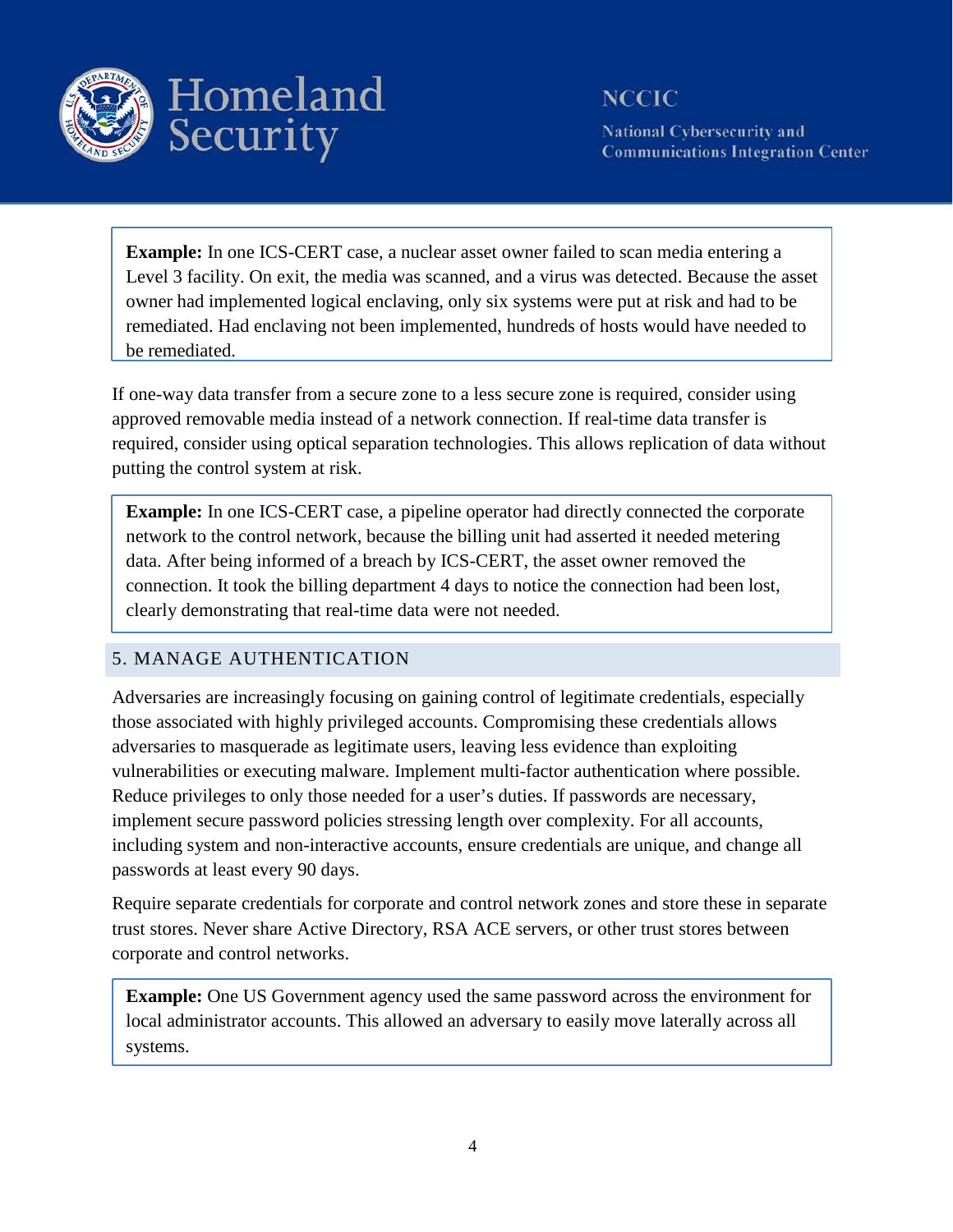

**National Cybersecurity and Communications Integration Center** 

#### 6. IMPLEMENT SECURE REMOTE ACCESS

Some adversaries are effective at gaining remote access into control systems, finding obscure access vectors, even "hidden back doors" intentionally created by system operators. Remove such accesses wherever possible, especially modems as these are fundamentally insecure.

Limit any accesses that remain. Where possible, implement "monitoring only" access enforced by data diodes, and do not rely on "read only" access enforced by software configurations or permissions. Do not allow remote persistent vendor connections into the control network. Require any remote access be operator controlled, time limited, and procedurally similar to "lock out, tag out." Use the same remote access paths for vendor and employee connections; don't allow double standards. Use two-factor authentication if possible, avoiding schemes where both tokens are similar types and can be easily stolen (e.g., password and soft certificate).

**Example:** Following these guidelines would have prevented the BlackEnergy intrusions. BlackEnergy required communications paths for initial compromise, installation and "plug in" installation.

#### 7. MONITOR AND RESPOND

Defending a network against modern threats requires actively monitoring for adversarial penetration and quickly executing a prepared response.

Consider establishing monitoring programs in the following five key places:

- 1) Watch IP traffic on ICS boundaries for abnormal or suspicious communications.
- 2) Monitor IP traffic within the control network for malicious connections or content.
- 3) Use host-based products to detect malicious software and attack attempts.
- 4) Use login analysis (time and place for example) to detect stolen credential usage or improper access, verifying all anomalies with quick phone calls.
- 5) Watch account/user administration actions to detect access control manipulation.

Have a response plan for when adversarial activity is detected. Such a plan may include disconnecting all Internet connections, running a properly scoped search for malware, disabling affected user accounts, isolating suspect systems, and an immediate 100 percent password reset. Such a plan may also define escalation triggers and actions, including incident response, investigation, and public affairs activities.

Have a restoration plan, including having "gold disks" ready to restore systems to known good states.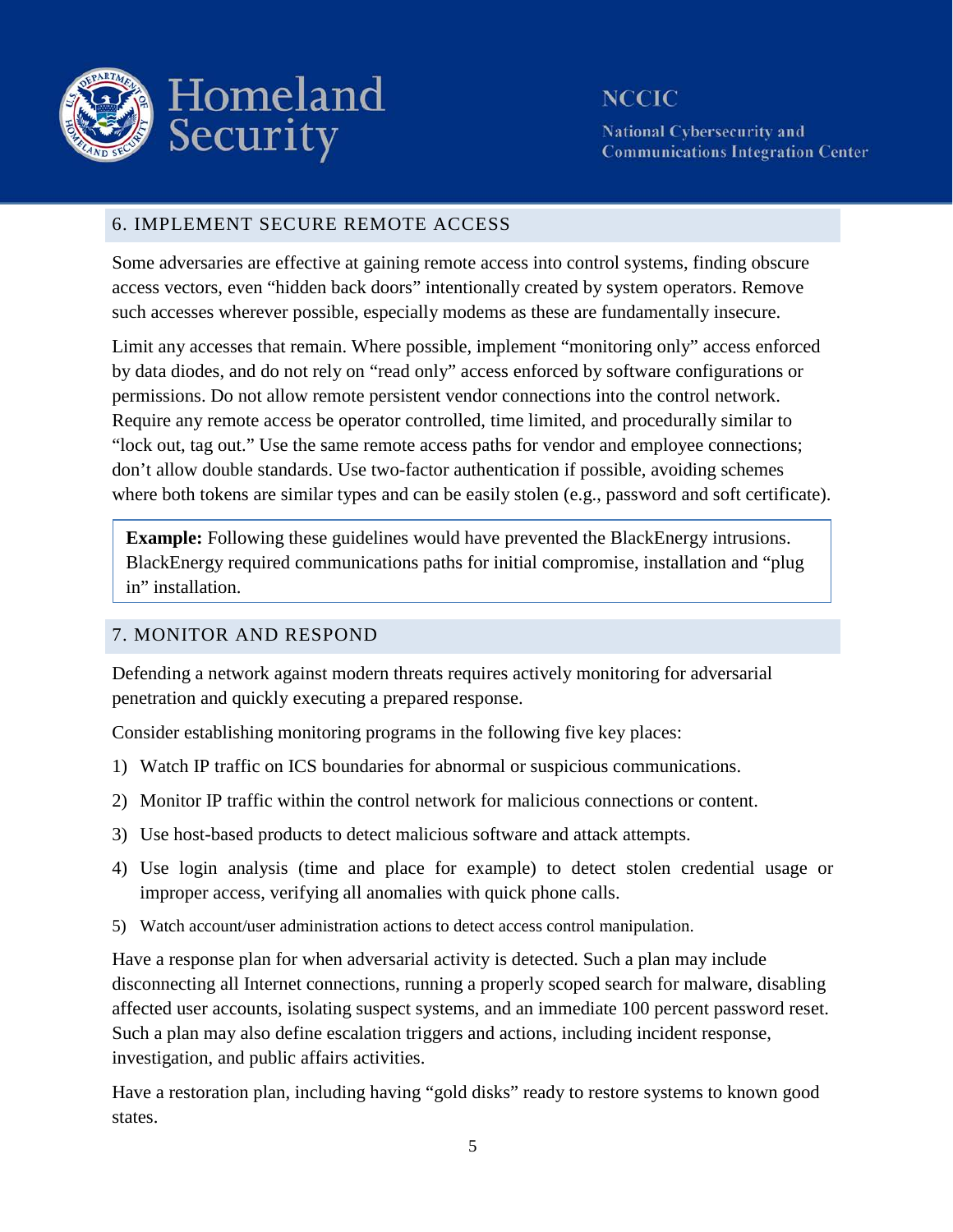

**National Cybersecurity and Communications Integration Center** 

Example: Attackers ren[d](#page-5-0)er Windows<sup>®d</sup> based devices in a control network inoperative by wiping hard driv[e](#page-5-1) contents. Recent attacks against Saudi Aramco<sup>™e</sup> and Sony Pictures demonstrate that quick restoration of such computers is key to restoring an attacked network to an operational state.

### **CONCLUSION**

Defense against the modern threat requires applying measures to protect not only the perimeter but also the interior. While no system is 100 percent secure, implementing the seven key strategies discussed in this paper can greatly improve the security posture of ICSs.

### **DISCLAIMER**

 $\overline{a}$ 

The information and opinions contained in this document are provided "as is" and without any warranties or guarantees. Reference herein to any specific commercial products, process, or service by trade name, trademark, manufacturer, or otherwise, does not constitute or imply its endorsement, recommendation, or favoring by the United States Government, and this guidance shall not be used for advertising or product endorsement purposes.

### **ACKNOWLEDGMENT**

This document "Seven Steps to Effectively Defend Industrial Control Systems" was written in collaboration, with contributions from subject matter experts working at the Department of Homeland Security (DHS), the Federal Bureau of Investigation (FBI), and the National Security Agency (NSA).

<span id="page-5-0"></span>d. Windows® is a registered trademark of Microsoft Corp.

<span id="page-5-1"></span>e. Saudi Aramco<sup>™</sup> is an unregistered trademark of Saudi Arabian Oil Company.